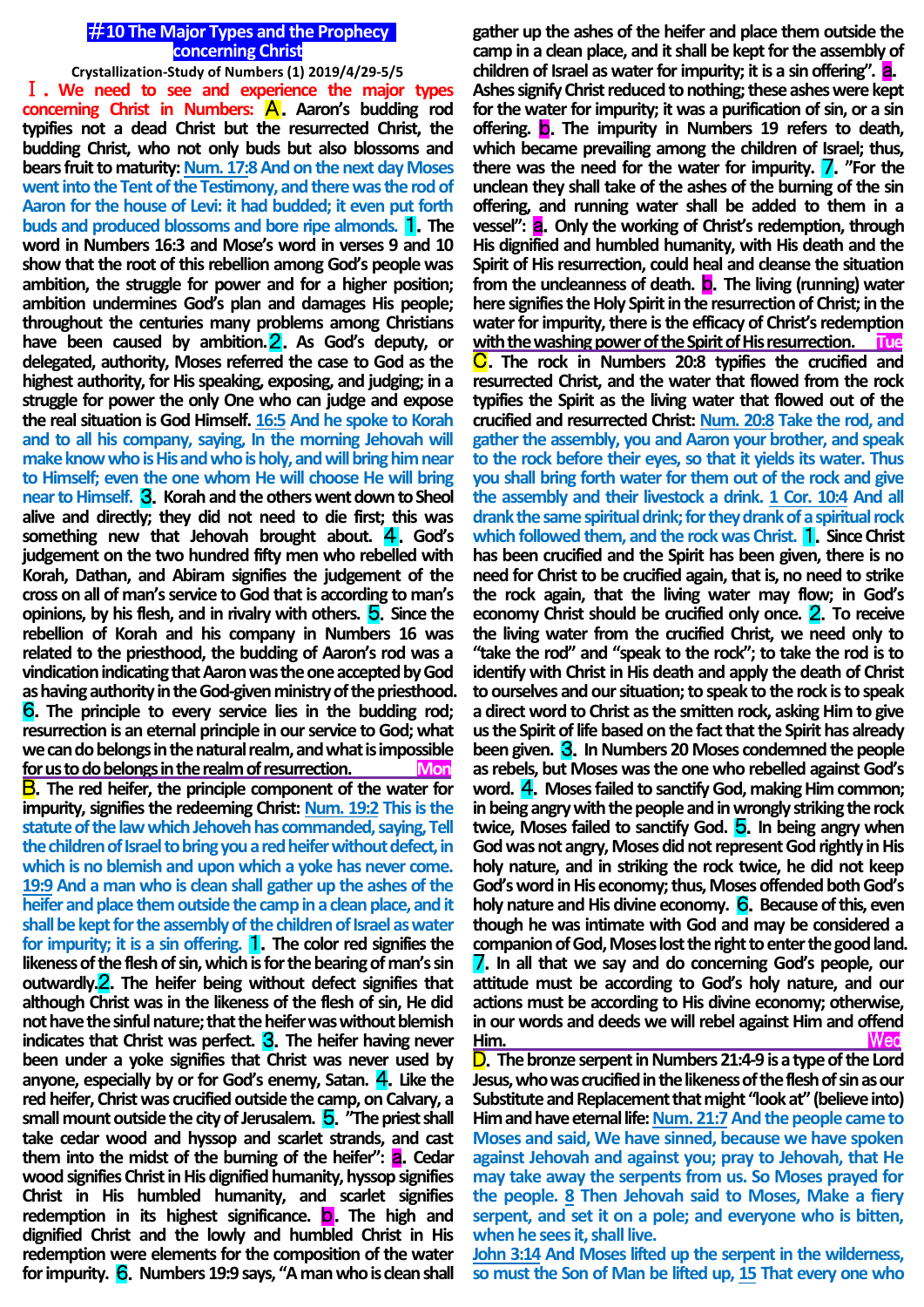**believes into Him may have eternal life.** 1.**When the children of Israel sinned against God, they were bitten by serpents; God told Moses to lift up a bronze serpent on their behalf for God's judgment, that by looking upon that bronze serpent all might live.** 2.**The Lord Jesus came in "the likeness of the flesh of sin", which likeness is equal to the form of the bronze serpent; the bronze serpent had the form of the serpent but was without the serpent's poison.** 3.**Christ was made in "the likeness of the flesh of sin," but He did not participate in any way in the sin of the flesh.** 4.**When He was lifted up in the flesh on the cross, by His death Satan, the old serpent, was dealt with; this also means that the serpentine nature within fallen man has been dealt with.**5.**Day by day we can enjoy and apply the Lord to our being as the reality of the sin offering; He is the sin-dealing life, the life that deals with our sinful nature. Thu**

E.**The cities of refuge typify the all-inclusive Christ as the embodiment of the redeeming God, into whom mistaken**  sinners can flee for refuge: Num. 35:6 And the cities which you **shall give to the Levites shall be the six cities of refuge, which you shall give for the manslayer to flee to; and besides them you shall give forty-two cities. 7 All the cities which you shall give to the Levites shall be forty-eight cities, them and their pasture lands.** 1.**Christ was delivered by God into the hands of sinners, who mistakenly put Him to death.** 2.**If any sinner repents, God will regard him as a mistaken sinner and will forgive him; such a one may flee into Christ, but if anyone refuses the gospel and does not repent, God will regard him as a willful sinner, one who is destined to perish.** 3.**There were six cities of refuge, three on each side of the Jordan; the number six signifies mistake-making man, who was created by God on the sixth day.** 4.**The number three signifies the Triune God as the refuge for the man who makes mistakes; the number two (the two sets of three cities each) signifies a testimony standing in the universe, testifying and declaring to the universe that the Triune God is living on earth among human beings to be their city of refuge.** 5.**The cities given to the Levites were forty-eight cities; the forty-eight cities were to be scattered among Israel to be her marvelously available blessing.** 6.**That the cities of refuge were to be not only for the children of Israel but also for the strangers and sojourners among them signifies that the Triune God as the refuge for mistake-making man is for all mankind.** 7.**Furthermore, the distribution of the six refuge cities in different places indicates that Christ, the embodiment of the Triune God, is near and available; the Triune God has spread among men, to the very place where we are, to be a city of refuge for all those who**  make mistakes.

Ⅱ.**Strictly speaking, the only portion of Numbers that is a prophecy is the portion in 24:14-25, which Bible expositors call "Balaam's prophecy"; this prophecy speaks of the things that will happen at the Lord's second coming, as indicated by the phrase in the last days in verse 14: Num. 24:17-19 I see Him, but not now; I behold Him, but not near. There shall come forth a Star out of Jacob, And a Scepter shall rise out of Israel... His enemies, shall also be dispossessed; While Israel does valiantly. And One from Jacob shall have dominion and**  destroy the remnant from the city. A. Both the Star out of **Jacob coming forth and a Scepter rising out of Israel refer to Christ:** 1.**The Lord was manifested as a bright star at His birth and will be manifested as a bright star at His second coming, but in this age, between His two appearings, He also rises as the morning star in the hearts of those who belong to Him.**

2.**The Scepter refers to Christ's ruling; the One who has the Scepter is the One who is on the throne and has all-inclusive**  **power and authority.**

B.**The history of Israel in the book of Numbers signifies the history of the church; at the end of these histories, Christ will appear as the Star and the Scepter to shine on all the peoples and to rule the whole earth; at that time everything on earth that harasses God's people will be removed, and God's people** <u>will no longer suffer.</u>

**Crucial Point①:The spiritual rock which follows the church life OL1: The rock in Numbers 20:8 typifies the crucified and resurrected Christ, and the water that flowed from the rock typifies the Spirit as the living water that flowed out of the crucified and resurrected Christ. OL2: Since Christ has been crucified and the Spirit has been given, there is no need for Christ to be crucified again, that is, no need to strike the rock again, that the living water may flow; in God's economy Christ should be crucified only once.**

**OL3: To receive the living water from the crucified Christ, we need only to "take the rod" and "speak to the rock"; to take the rod is to identify with Christ in His death and apply the death of Christ to ourselves and our situation; to speak to the rock is to speak a direct word to Christ as the smitten rock, asking Him to give us the Spirit of life based on the fact that the Spirit has already been given. OL4: In being angry when God was not angry, Moses did not represent God rightly in His holy nature, and in striking the rock twice, he did not keep God's word in His economy; thus, Moses offended both God's holy nature and His divine economy.**

#### **For young working saints/graduate students**

**1 Cor. 10:4And all drank the same spiritual drink; for they drank of a spiritual rock which followed them, and the rock was Christ. To those who practice the church life, you have the spiritual rock which follows the church life. In the times of book of Numbers, there came the living water out from this rock. The spiritual rock which follows the church life is Christ who died and resurrected and He can give you living water. Hallelujah! Thank Him. You need to apply this spiritual fact to your real living. When you are in difficult situation in your business life or research life, please remember the following three matters and apply them:**⑴**The spiritual rock which follows you**: **For you who practice church life, there is "spiritual rock which follows you". Simply receive this fact by faith.** ⑵**Take the rod**: **To take the rod is to identify with Christ in His death and apply the death of Christ to ourselves and our situation. For example when you feel panicked because your work doesn't go smoothly compared to your colleagues. The more panicked you become, the worse would be the work efficiency. So you need to terminate yourself on the cross.** ⑶ **Speak to the spiritual rock**:**Christ has already crucified and resurrected to be the life giving Spirit. You need to speak to this spiritual rock asking to give you living water by believing this fact. So when you are panicking in your work, pray with faith like this,** "**Lord, give me to drink the living water. May God of peace calm down my inward being and quench thirst. I need to improve the inward, spiritual situation first to improve the outward performance. I now take the rod and put this panicking self onto the cross. Lord, you have already become the life giving Spirit in resurrection. Based on this fact, give me to drink right now and water my inward being and lead me to satisfaction. " Please pray like this often. Christ is not "the spiritual rock " which follows you only in the meeting, but He is**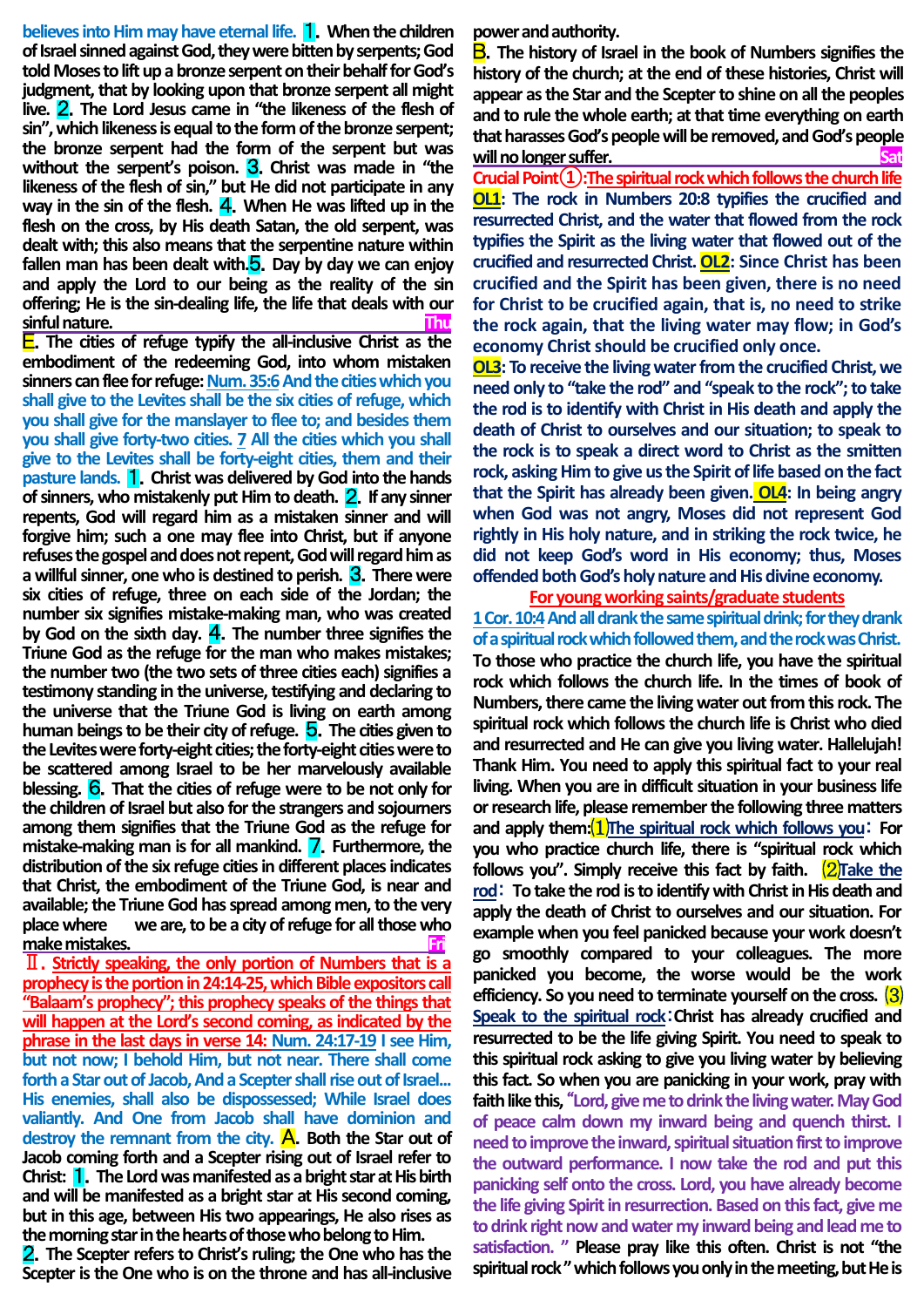**"the spiritual rock "which follows you 24 hours every day, so you can experience this in your working place. Actually this Rock is following you even when you are asleep. Believe this and take a good sleep even in your time of difficulty.** 

**Crucial Point②:Live His life by looking up the lifted bronze serpent OL1: The bronze serpent in Numbers 21:4-9 is a type of the Lord Jesus, who was crucified in the likeness of the flesh of sin as our Substitute and Replacement that we might "look at" (believe into) Him and have eternal life.**

**The bronze serpent signifies (1) the Lord Jesus, and signifies (2) the children of Israel, because they had sinned and should have been hung on the pole to be cursed and judged. It also signifies (3) the serpent Satan. It was not that the children of Israel wanted to sin, but rather, the serpent in them caused them to sin. In judging the children of Israel, God actually was judging the serpent; therefore, the one hung on the pole was actually the serpent. Man sinned, but the serpent received the judgment. This shows that the one who sinned was actually the serpent in man, that is, the devil. In God's eyes the serpent and the children of Israel were one. Therefore, God's judging the serpent on the pole was also His judging of the children of Israel.**

**We also need to see that ultimately a Substitute, not the children of Israel themselves, was judged by God. This Substitute, Christ, was judged by being identified with the people for whom He was substituted. The cross of Christ indicates two identifications: the people redeemed by Christ were identified with Satan, and Christ was identified with His redeemed people.**

**Numbers 21:8-9 says, "Everyone who is bitten, when he sees it, shall live....If a serpent had bitten any man, when he looked at the bronze serpent, he lived." This means that everyone who sees that he is inwardly serpentine, condemns Satan in him, and receives the cross of Christ will have life.**

# **For Young People (5th Graders to Junior/Senior High students and College students)**

**The bronze serpent signifies** ⑴**the Lord Jesus. The Lord Jesus came in the likeness of the flesh of sin, but without the serpent's poison, the nature of sin. He came only in the likeness of the sinner. He had no sin, but He was judged on the**  cross by God on behalf of us. This is the spiritual significance of **the bronze serpent lifted up. Moreover, the bronze serpent**  signifies **2**<sup>the</sup> New Testament believers, because we have **sinned and should have hung on the pole to be cursed and judged. Finally, the bronze serpent signifies <b>3**Satan. Satan **deceives man, injected the nature of Satan into man, and make man to sin. So, man sins because of the satanic nature inside of man. By the Lord Jesus being lifted up as the bronze serpent, God condemned the flesh of sin in man.**

# **John3:14 And as Moses lifted up the serpent in the wilderness, so must the Son of Man be lifted up, 15 That everyone who believes into Him may have eternal life.**

**Please realize that the Lord Jesus was crucified as the bronze serpent (who has only likeness of a poison serpent but without poison), and look up His death on the cross. Then you may have eternal life. And because you believed, baptized and then have eternal life already, you may able to live by the resurrection life of Christ instead of living by your fallen life.**

**As an example, you are wishing to become a good child who does what your parents and teachers say. However, on**  **the contrary, your inner sin make you practice what you are not willing to do, such as opposing your parents or reacting against your teacher. Romans7:19 For I do not do the good which I will; but the evil which I do not will, this I practice. In such case, you should look up the bronze serpent so that you can be identified in the fact your inner sin has been condemned, and experience that the resurrected life lives in you. Your flesh is unable to be improved so it is only worth being condemned. As soon as your sin is condemned, then Christ will become able to live in you. Galatians2:20 I am crucified with Christ; and it is no longer I who live, but it is Christ who lives in me; and the life which I now live in the flesh I live in faith, the faith of the Son of God, who loved me and gave Himself up for me.**

**Prayer**:**"O Lord Jesus, inside of me, there is the nature of sin who make me unable to do the good which I will, but make me practice the evil which I do not will. Ah, what a pitiful man I am! But Hallelujah, You have been judged on the cross as the bronze serpent. At that moment, God condemned the sin in my flesh. Anytime I look up this Jesus on the cross, I can gain life and live with this life. Amen! Hallelujah!"**

**Crucial Point③:The cities of refuge shows the Triune God became near and available for all mankind. The local churches must become the cities of refuge by preaching gospel.**

**OL1: The cities of refuge typify the all-inclusive Christ as the embodiment of the redeeming God, into whom mistaken sinners can flee for refuge.**

**OL2: If any sinner repents, God will regard him as a mistaken sinner and will forgive him; such a one may flee into Christ, but if anyone refuses the gospel and does not repent, God will regard him as a willful sinner, one who is destined to perish.**

**OL3: The number three signifies the Triune God as the refuge for the man who makes mistakes; the number two (the two sets of three cities each) signifies a testimony standing in the universe, testifying and declaring to the universe that the Triune God is living on earth among human beings to be their city of refuge.**

**OL4: That the cities of refuge were to be not only for the children of Israel but also for the strangers and sojourners among them signifies that the Triune God as the refuge for mistake-making man is for all mankind.**

**OL5: Furthermore, the distribution of the six refuge cities in different places indicates that Christ, the embodiment of the Triune God, is near and available; the Triune God has spread among men, to the very place where we are, to be a city of refuge for all those who make mistakes.**

**Num35:6 And the cities which you shall give to the Levites shall be the six cities of refuge, which you shall give for the manslayer to flee to;…**

**If we mark out these cities of refuge on a map, we can see that they are evenly distributed. Six is composed of two times three. Three is the number for God. In His Trinity God reaches us and has a relationship with us to become our salvation.**

**Numbers 35 shows that in the matter of the distribution of the good land, God wanted the children of Israel to offer up some of their inherited possessions. This resulted in the producing of the cities of the Levites, from which some were separated out as cities of refuge. The cities of the Levites can signify the local churches; the cities of refuge signify Christ as our Savior, sparing us from the judgment of death and**